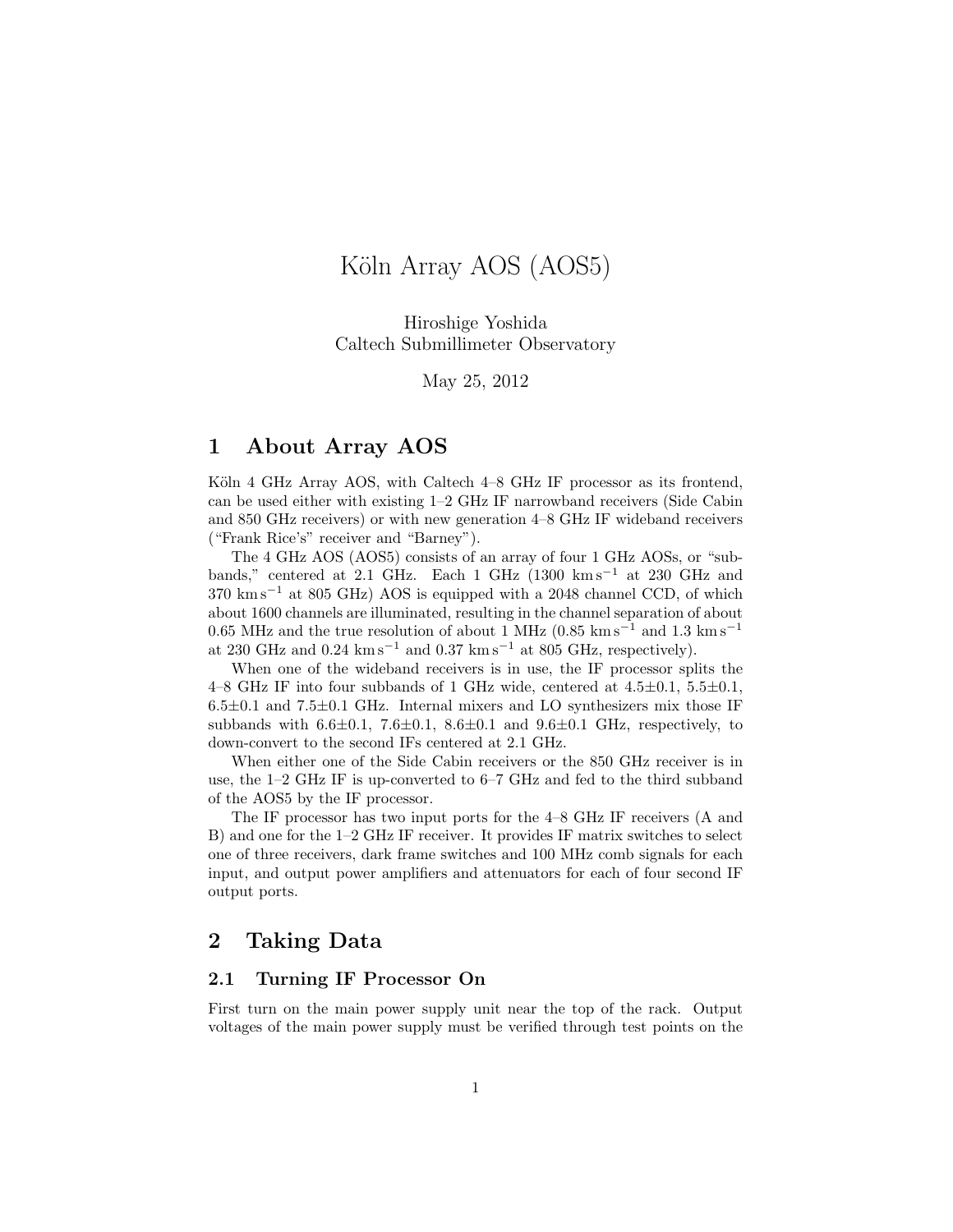front panel. If any one of the voltages reads significantly lower than what it should be, the power supplies must be restarted. If the problem persists, shut down the system and contact CSO staff.

#### 2.2 (Turning Computer On)

Synthesizers, attenuators, and RF switches in the IF processor are controlled by a computer called "rtlinux," colocated inside the rack, which also handles the AOS5 and chopping secondary mirror. This computer must be kept running all the time.

#### 2.3 Starting IF Processor Monitor Program

Optionally, start a program called "ifpmon," which remotely monitors the status of the IF processor, either on kilauea or puuoo:

kilauea% ifpmon

#### 2.4 Selecting Receiver

The second parameter of the LO command, the receiver number or the IF/LO channel number, determines which receiver and which IF system are to be used. The receiver number 1, 2, 3 and 4 correspond to the 1–2 GHz IF channel 1, 2, 3 and 4. They are normally connected to the Side Cabin 230, 345, 492 and 650 GHz receiver, respectively. The IF channel 3 is also used for the 850 GHz receiver, by swapping an input to the IF amplifier 3 manually in the Side Cabin. The receiver number 5 and 6 correspond to the 4–8 GHz IF channel A and B, respectively, of the IF processor.

In most cases the receiver number can be omitted. If it is not given, the UIP automatically determines which IF channel to use. If the IF is set above 2.0 GHz, the receiver number 5 (the 4–8 GHz IF channel A) is selected. Otherwise one of the Side Cabin receivers or the 850 GHz receiver is selected based on the line frequency. To override the default selection, the receiver number must be given.

For example, the following command selects the Side Cabin 230 GHz receiver explicitly:

UIP> LO 12CO2-1 /RECEIVER RX230

The same receiver is implicitly selected by the following command:

UIP> LO 12CO2-1 /IF FREQUENCY 1.5

or alternatively by the following (most familiar) command, if the IF has been set somewhere between 1 and 2 GHz already:

UIP> LO 12CO2-1

The following command selects the Side Cabin 230 GHz receiver, overriding UIP's default selection of the 345 GHz receiver for this frequency: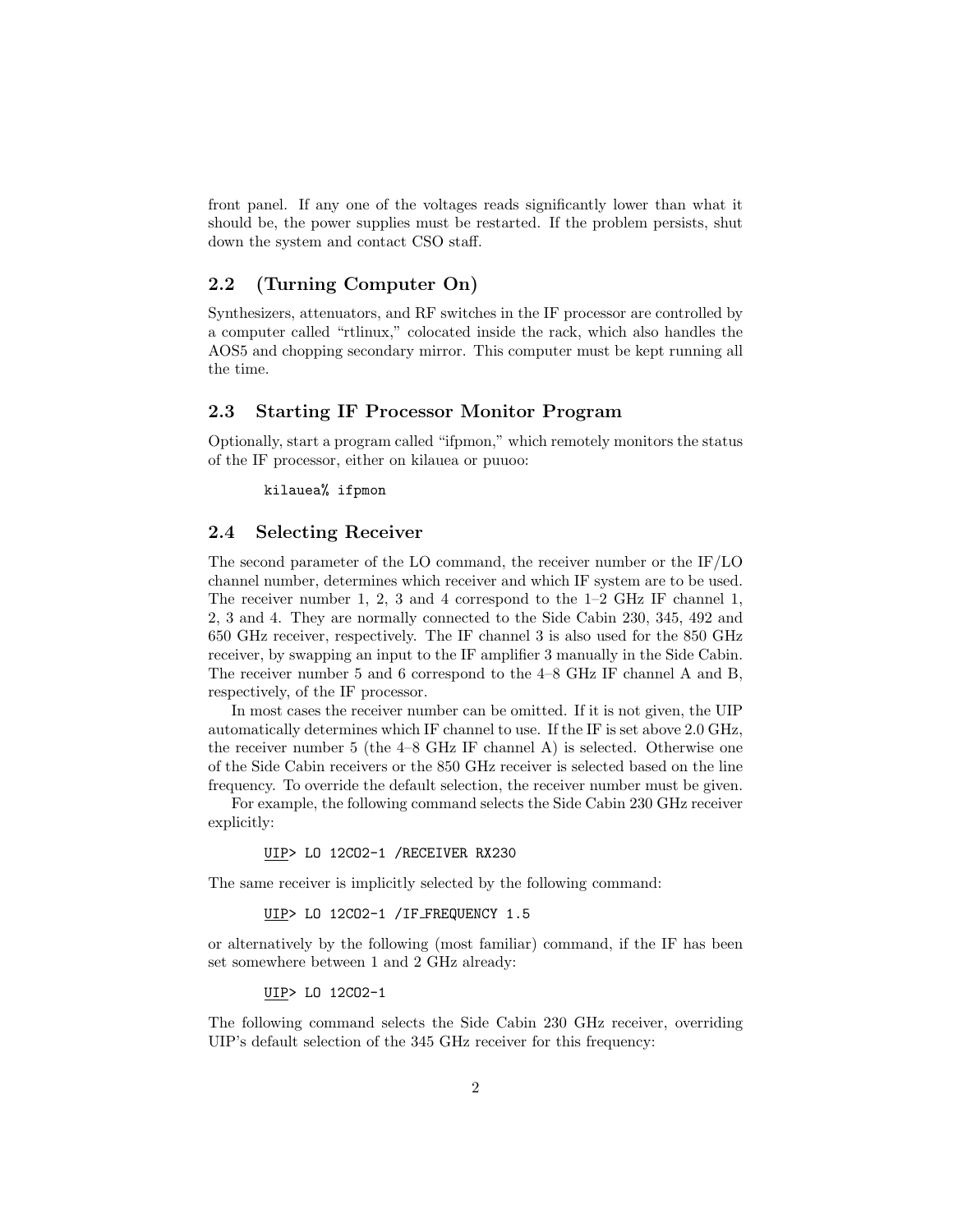UIP> LO H28ALPHA /FREQUENCY 284.25059 /SIDEBAND U /RECEIVER RX230

The command below selects the 230 GHz wideband receiver ("Frank Rice's" receiver), connected to the channel A of the IF processor:

UIP> LO 12CO2-1 /IF FREQUENCY 5.5

and the following selects the 345 GHz wideband receiver ("Barney"), regardless of the current IF setting, connected to the channel A of the IF processor:

UIP> LO 12CO3-2 /RECEIVER RX345X

The reconfiguration of the IF switch matrix can be forced by the following command:

UIP> LO /FORCE RX CHANGE NOMIRRORS

The receiver to be used will be redetermined based on the current line frequency and the IF. To override the default, the receiver name must be specified. For example, if the 850 GHz receiver is connected to the IF channel 4, a command like the following must be used:

UIP> LO /RECEIVER RX805,4 /FORCE RX CHANGE NOMIRRORS

Otherwise the receiver/IF/LO channel number defaults back to 3, assuming that the IF is set to 2 GHz or below.

#### 2.5 Restarting AOS Client

When the AOS5 is selected for the first time (for any receivers), or when switching between narrowband receivers and wideband receivers, the AOS5 client has to be (re)started using the SPECTROMETER command:

UIP> SPECTROMETER /AOS5 /RESTART

This initializes the synthesizers and the attenuators in the IF processor. When one of the wideband receivers is in use, all four 1 GHz subbands become active and displayed in the AOS5 window. When any of the narrowband receivers is in use, only the third 1 GHz subband becomes active.

#### 2.6 Really Taking Data

Observe in the same way as other AOSs, but note some differences explained in "Quirks and Workarounds."

### 2.7 Shutting Down

Turn off the main power supply unit of the IF processor. Leave the "rtlinux" computer running.